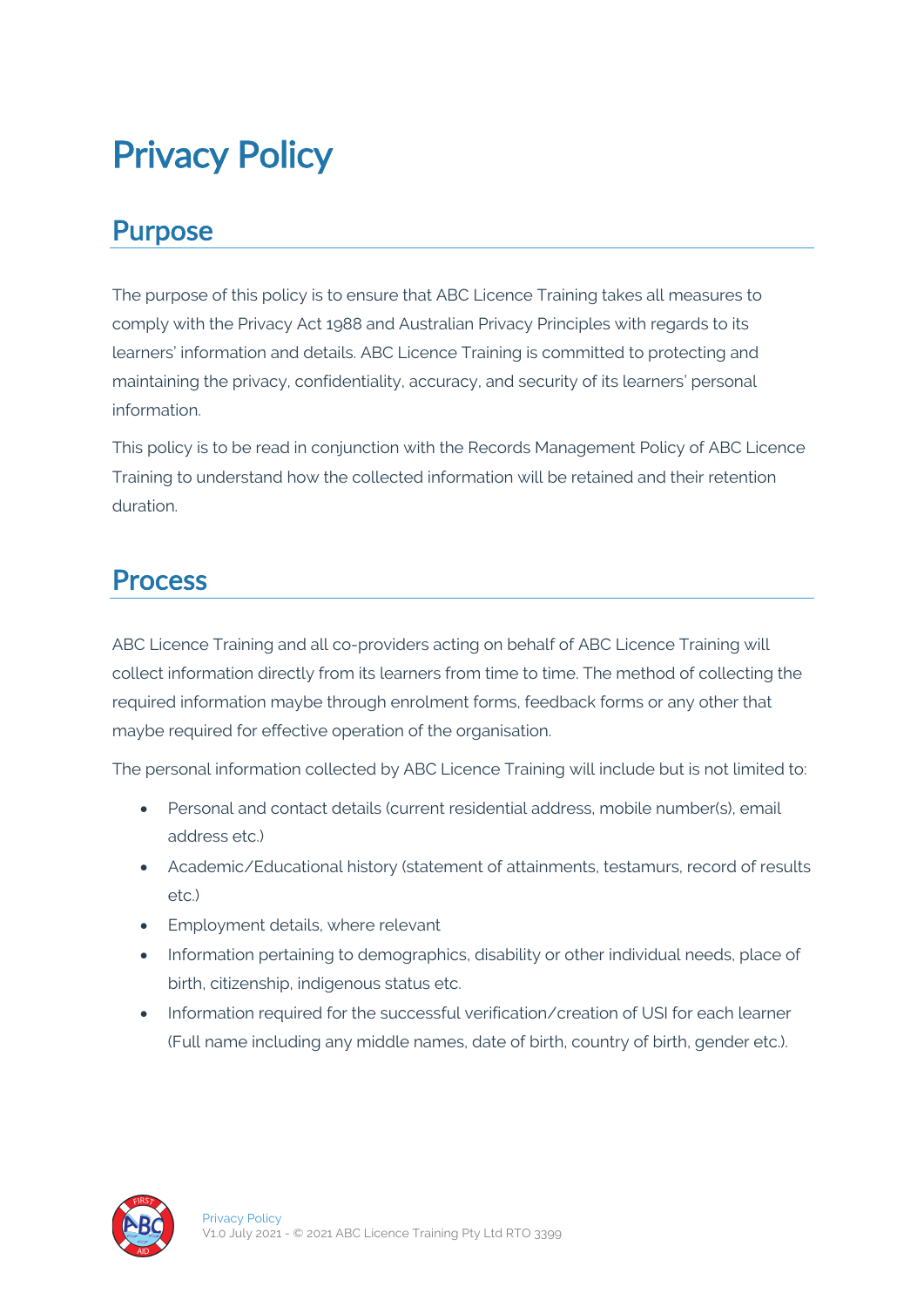# Disclosure of Collected Information

As a compliant Registered Training Organisation; ABC Licence Training is required to collect certain information of its learners and provide these to external bodies such as the National VET Regulator and other licensing/regulatory bodies. Please refer to the VET Data Privacy Notice at dese.gov.au/national-vet- data/vet-privacy to understand these requirements better.

In accordance with clause 7.5 of the of the SRTOs; ABC Licence Training is also required to collect and disclose information regarding its learners to NCVER (National Centre for Vocational Education Research Ltd.) and to relevant regulatory training authorities. The NCVER is responsible for collecting, managing, analysing, and communication research and statistics about the Australian VET Sector. NCVER will collect, hold, use and disclose your personal information in accordance with the Privacy ACT 1988, the VET Data Policy and all NCVER policies and protocols. Please refer to NCVER's privacy policy at ncver.edu.au/privacy.

- The information disclosed to NCVER maybe used and disclosed for the following purposes:
- Populating authenticated VET transcripts
- Understanding how the VET market operates, for policy, workforce planning and consumer information.
- Administering VET, including program administration, regulation, monitoring and evaluation.
- Facilitating statistics and research relating to education, including surveys and data linkage.

ABC Licence Training also reserves its rights to disclose information where it is required and authorised by, or under law. ABC Licence Training will ensure that only authorised parties, for valid legal purposes, will be provided access to the information. In all other cases and where practicable, ABC Licence Training will seek the written permission of its learner for disclosure of any personal information.

## Access to Personal Information

Students/Leaners of ABC Licence Training can request access or correction to their personal records by contacting the college at admin@abcfirstaid.com.au. ABC Licence

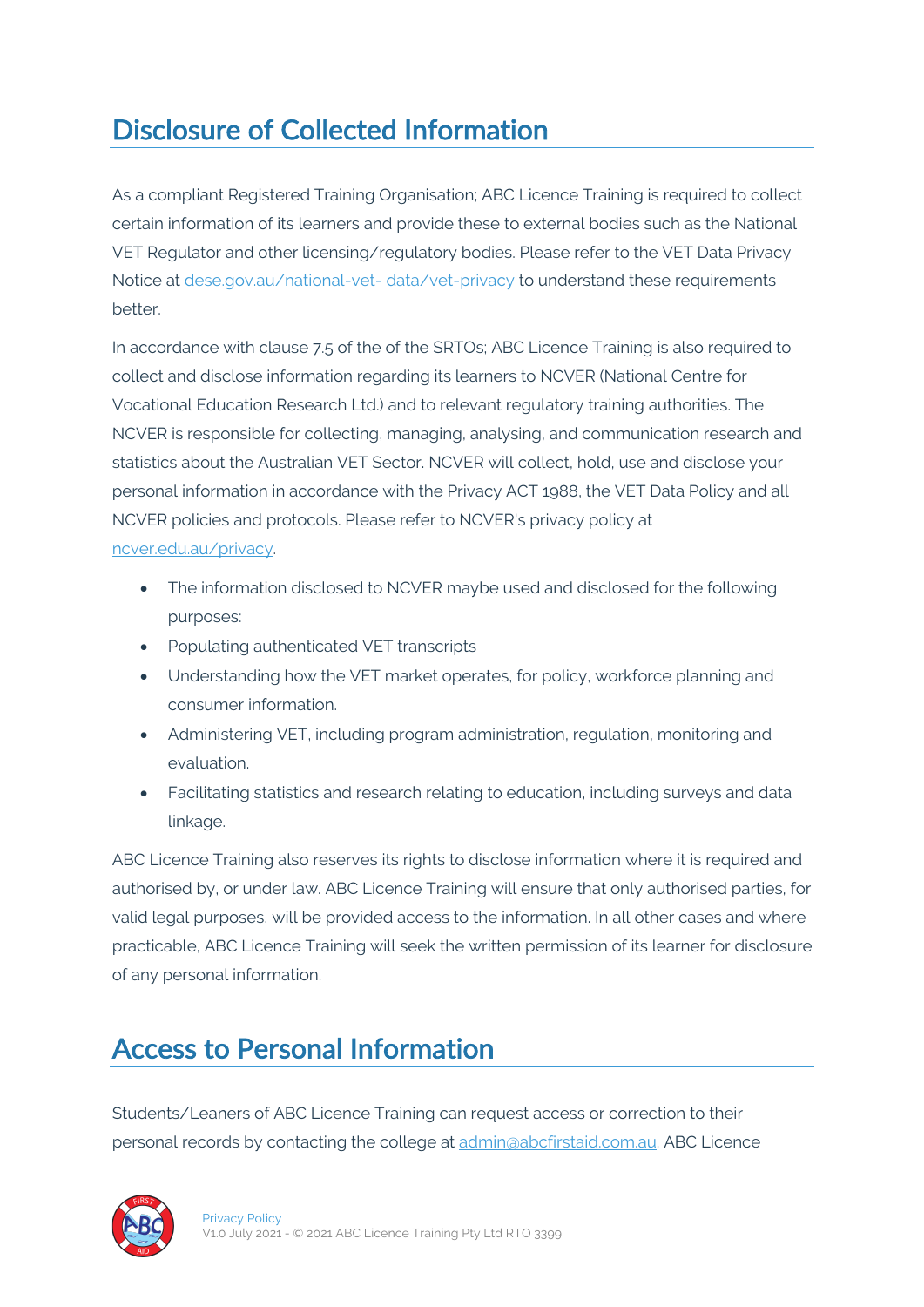Training will accept only written requests and will request proof of identity before any information is disclosed. It is a learner's obligation to ensure that their contact details are up to date with ABC Licence Training.

## Complaints in Case of a Breach of this Policy

All students or learners have the right to make a complaint if they are under the assumption that ABC Licence Training has breached the Australian Privacy Principles and their personal information was mishandled. All complaints must be lodged and will be considered in accordance with the Complaints and Appeals Policy of ABC Licence Training.

#### Management Action and Responsibility

All staff including authorised third parties and franchisees are responsible for the implementation of this policy. The CEO holds the overall authority to approve this policy.

## **Definitions**

- NCVER: National Centre for Vocation Education Research is the national professional body responsible for collecting, managing, analysing and communicating research and statistics on the Australian vocational education and training (VET) sector.
- National VET Regulator: The National VET Regulator is responsible for the registration and audit of registered training organisations (RTOs), and accreditation of courses in the vocational education and training (VET) sector. The Australian Skills Quality Authority (ASQA) is the national regulator for VET in the Australian Capital Territory, New South Wales, the Northern Territory, Queensland, South Australia and Tasmania.
- USI: A Unique Student Identifier is an individual's education number for life. It also gives an online record of all VET training undertaken in Australia since 1st January 2015.

# Legislative Context

The legislative base for this policy is as follows: